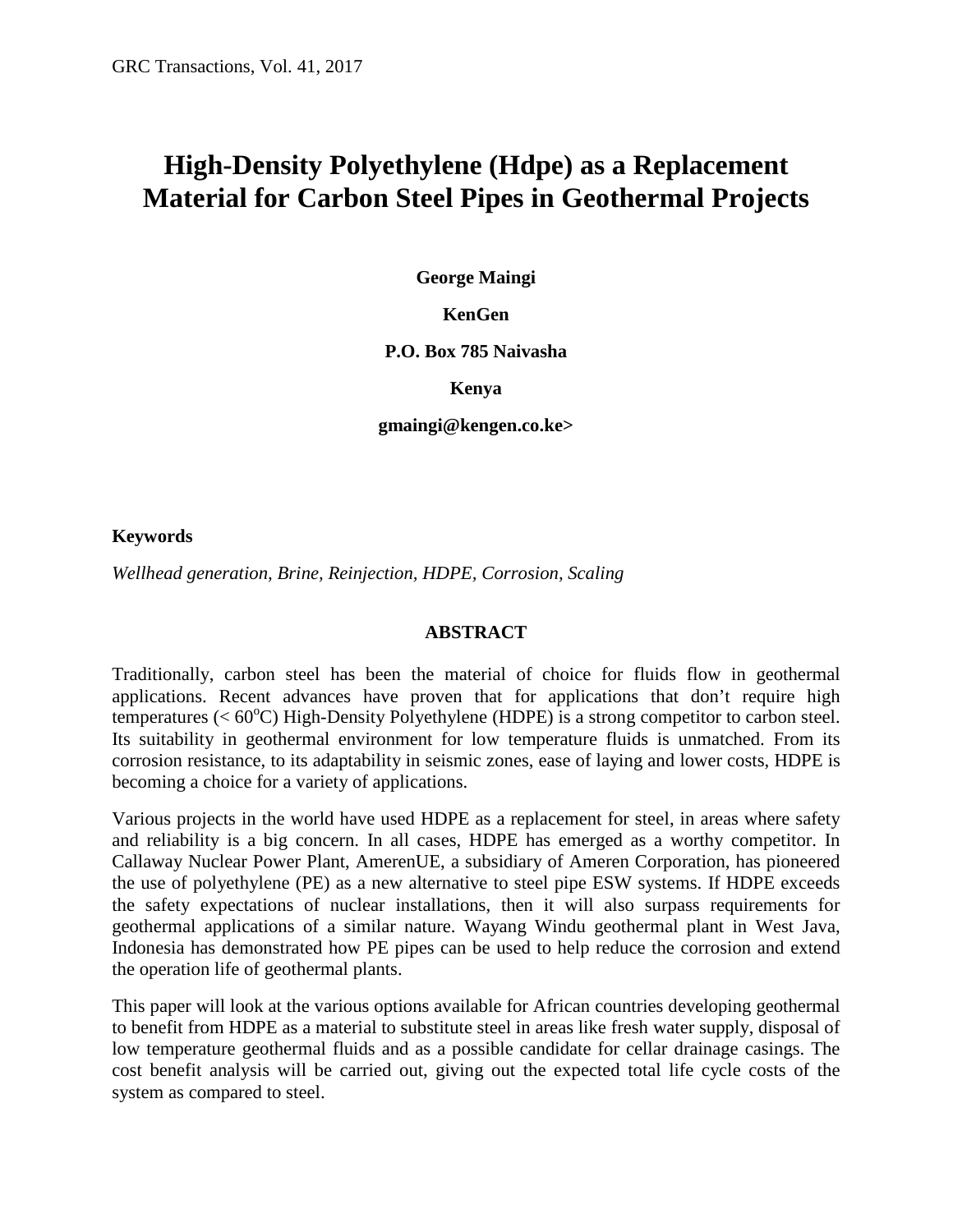### **1. Introduction**

#### *1.1 Olkaria Geothermal Field*

The Olkaria Geothermal Field is a region located immediately to the south of Lake Naivasha in the Eastern Branch of Great Rift Valley of Kenya (Figure 1). It was the first geothermal field to be developed in Africa, and hosts the largest geothermal power plants in the continent. KenGen has an installed capacity of 514MW (June 2016). The potential of the field has been estimated to be about 1,200MW.



**Figure 1: Map of Olkaria**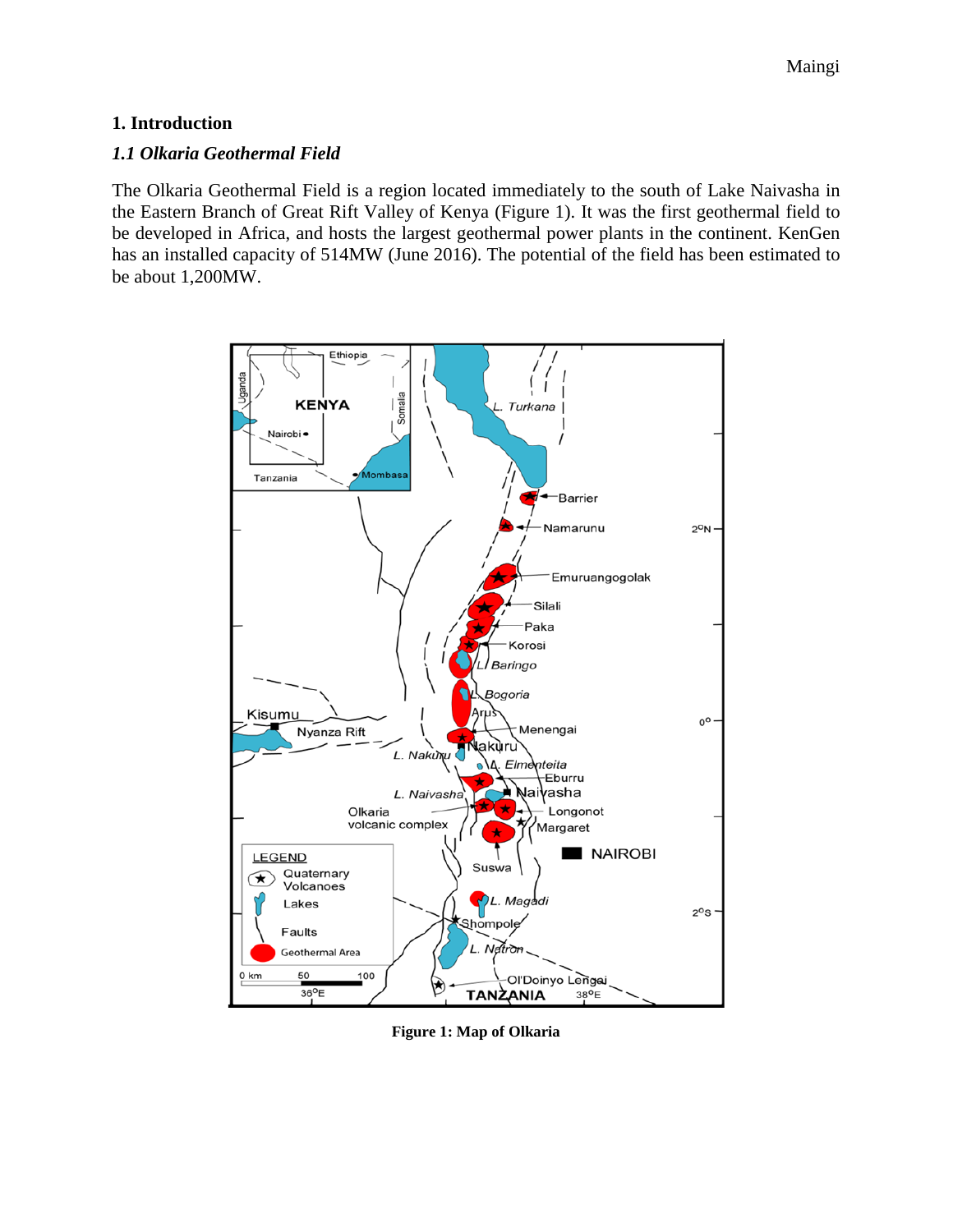## *1.2 Mode of Generation Employed by KenGen in the Olkaria Geothermal Field*

KenGen has installed Flash Steam Power plants in the field. This involves drilling into the ground, up to a depth of 3,000m to tap hot fluids under high pressure. As this hot fluids flows up through wells in the ground, it is collected in a flash tank where drop in pressure causes the liquid to boil into steam.

The steam is separated from the liquid which is then used to run turbines which in turn generate power. The condensed steam is returned to the reservoir. KenGen has both convectional power plants, where steam is collected from a number of wells and piped to a central power plant, and well head generating plants, where a small power plant is constructed on the top of one well. Figure 2 below shows the 2 types of power plants in the field.



**Figure 2: Convectional Power Plant (L) and Well Head Power Plant (R)**

# *1.3 Chemical Composition of HDPE*

High-density polyethylene (HDPE) or polyethylene high-density (PEHD) is a polyethylene thermoplastic made from petroleum. It is sometimes called "alkathene" or "polythene" when used for pipe production. With a high strength-to-density ratio, HDPE is used in the production of plastic bottles, corrosion-resistant piping, geo-membranes, and plastic lumber. HDPE is commonly recycled, and has the number "2" as its resin identification code. Figure 3 below identifies HDPE in its class of polymers.

HDPE is known for its large strength-to-density ratio. The density of HDPE can range from 0.93 to 0.97 g/cm3 or 970 kg/m3. Although the density of HDPE is only marginally higher than that of low-density polyethylene, HDPE has little branching, giving it stronger intermolecular forces and tensile strength than LDPE. The difference in strength exceeds the difference in density, giving HDPE a higher specific strength. It is also harder and more opaque and can withstand somewhat higher temperatures (120 °C/ 248 °F for short periods, 110 °C/230 °F continuously).

# *1.4 Current Places where steel is used in Olkaria Geothermal Field.*

Steel pipes are used in transmitting of hot fluids, either from the well to the power plant, and also from the production well to the reinjection well. In a drilling site, steel casings are installed to carry the drilling fluid returns from the well to the drilling pond. In provision of drilling water, steel pipes are used in sizes ranging from 6" to 10". Wellhead plants have been installed in seven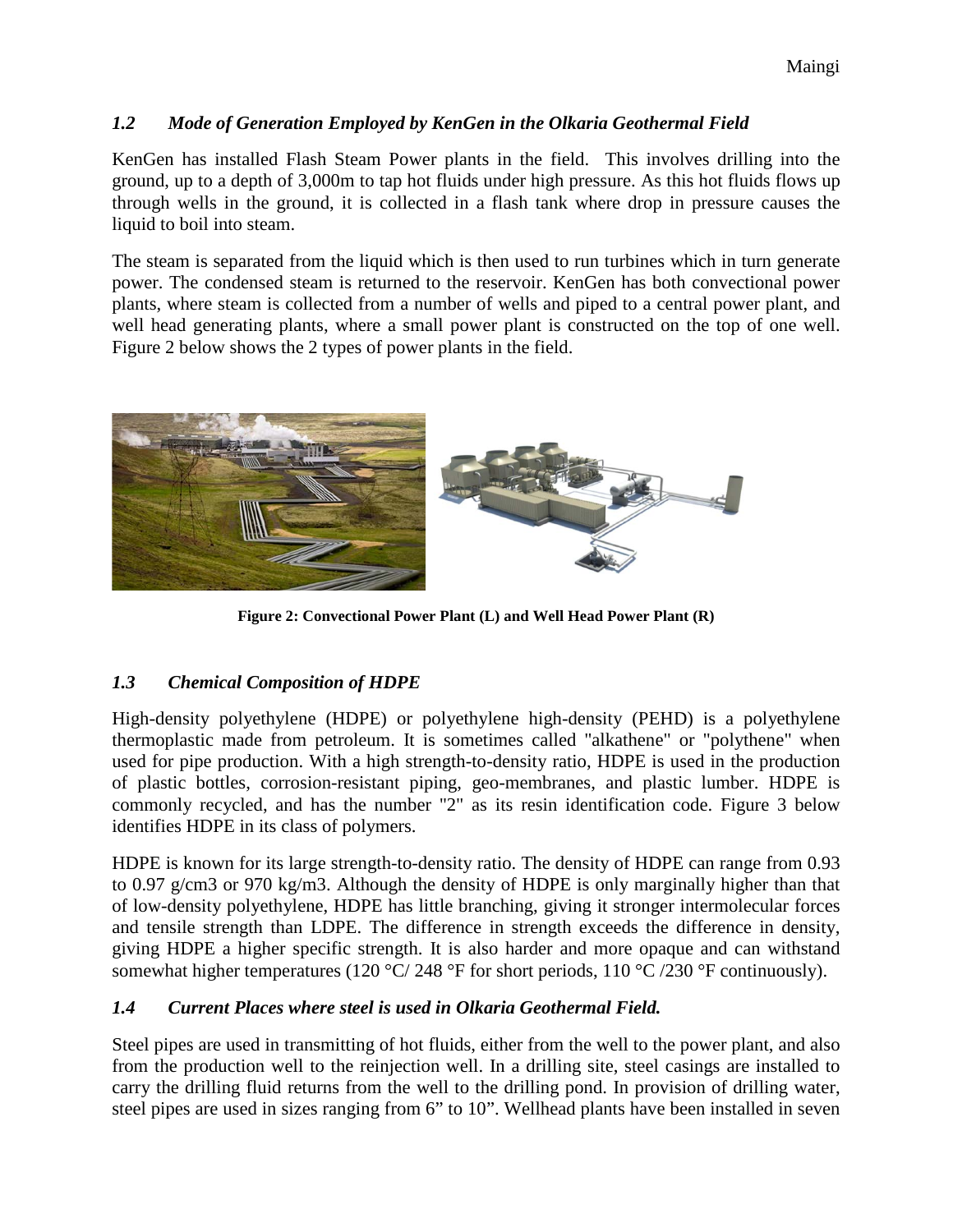different sites, and it is required that the brine be disposed of at different reinjection sites. So as to conform with the environmental and Kenya Wildlife Services regulations, the carbon steel water pipes that were available have been connected to dispose the brine. This has greatly reduced the number of water pipes available for provision of drilling water.



**Figure 3: PE Polymers and Common Uses**

# **2. Locations Where the Pipes can be Replaced**

Different locations where carbon steel can be replaced with HDPE while giving an economic advantage have been identified and will be presented in a case by case basis. Calculations will also be shown where possible to justify the need for shift. In some cases, HDPE is the only alternative for long term use, given the chemical composition of the brine.

### *2.1 Reinjection of Brine produced at the Well-head Power Plants:*

Well head power plants are an innovation of KenGen that ensures that we have early generation. Well Head generation has been adopted by KenGen because of the following major advantages (Ronoh Kibet, 2012):

a) Early return on investment; this technology represents a significant advantage over the deployment of traditional power plants enabling the early supply of electricity and importantly access to revenues earlier in the investment cycle

b) Optimal energy utilization; the independent well-head power plant enables optimum power to be produced from each individual well regardless of their differing outputs and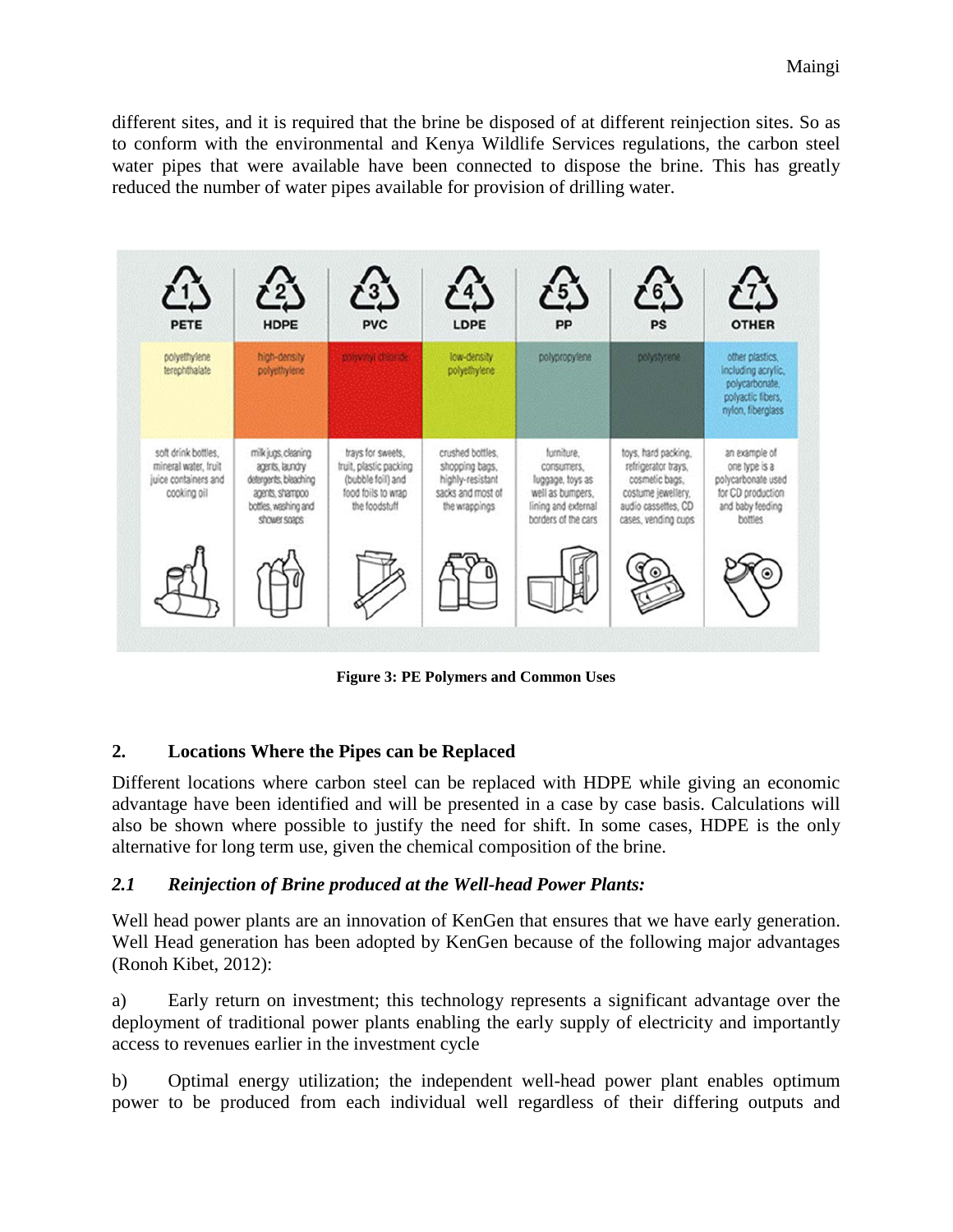characteristics. The concept negates the needs of traditional power plants for well redundancy or an excess steam buffer to cater for well failures and allows all wells to be utilized. The wellheads modular design also makes it possible to generate electricity from remote wells that are outside the topographical reach of large traditional plants.

c) Rapid deployment; the wellhead's modular design, based on standard manufactured components, allows for significantly reduced lead times and early power online. Delivery of power online can be reduced to within 12 months of ordering the first wellhead generator power plant and thereafter rapid deployment, at a rate of one wellhead generator plant per month, can be achieved.

d) Lower risk with modular flexibility; The wellhead generator modular power plant is delivered in 40-foot ISO containers and each module is ready made at the factory allowing for quick installation. It is designed to operate independently for each well, but can be organized in power farms to provide a similar power output to large traditional geothermal power plants.

e) In the event of a well failure, the wellhead generator is designed to be decommissioned, transported and redeployed on a second well, maximizing the return on investment. Equally importantly, the failed well can be returned to its original state thus preserving the environment.

f) Reduced cost per megawatt; The wellhead generator's modular design based on standard manufactured components enables a highly competitive capital price and allows for easy maintenance and access to spare parts.

g) Flexibility and adjustability in power generation; focusing on the characteristics of each well independently, the wellhead generator is able to adjust turbines to achieve a high level of power output efficiency, driving down electricity production costs.

h) Ease of operation and maintenance; The wellhead generator also deploys an advanced control system providing real-time operational data, allowing for early remediation action and preventative maintenance thus avoiding unnecessary downtime

To ensure compliance with the relevant environmental protection laws, KenGen used fresh water supply pipes to dispose the brine. Well head generators were initially meant to be temporary, but from the intensive drilling that has been done, KenGen has proved enough steam to ensure that the well heads are more permanent. They now have a design life of 15 years.

It has been established that HDPE pipes can replace steel pipes as a means of brine disposal. (Andrew Wedgner, 2015) published a paper detailing the viability of replacing steel with HDPE for condensate disposal. This was done at the Wayang Windu geothermal plant, which is owned and operated by Star Energy in Jakarta Indonesia. The plant was completed in 1999 and generates up to 227MW of electricity. Once the steam, which is used to generate the electricity using steam turbines, has cooled and condensed it is returned to the underground reservoir through condensate pipelines and injection wells. The condensate is very corrosive due to high levels of dissolved solids and the relatively high condensate temperatures, which typically reach 50°C. In addition, the Wayang Windu pipelines are laid in a hilly region and flow under gravity, which makes them prone to erosion. Therefore the corrosion and erosion of the steel pipelines carrying the condensate is a fact of life and after some years in operation that lead to regular repair and eventually replacement of the steel pipelines. The pipeline was originally designed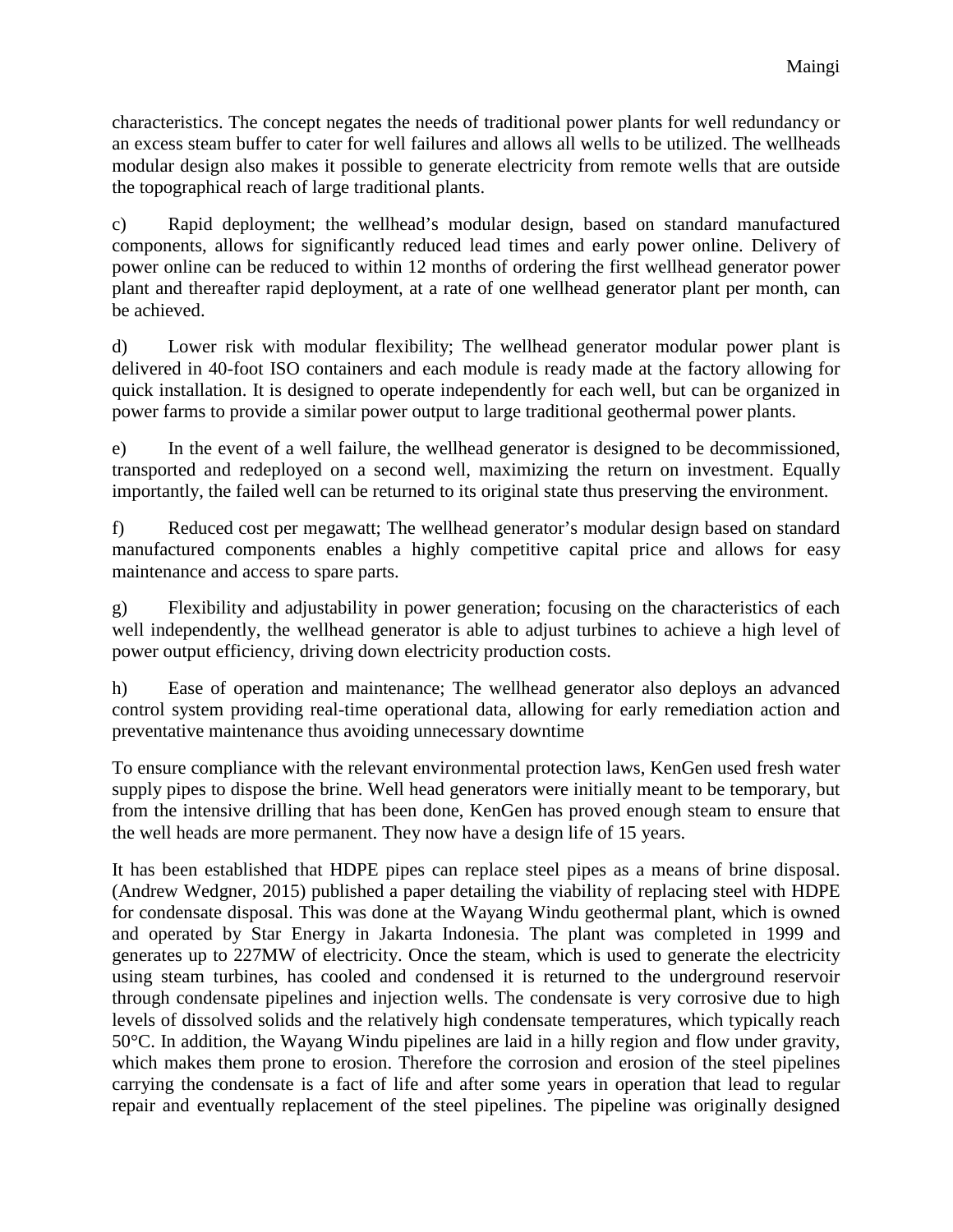using carbon steel as there was a lack of alternative materials and it was also assumed that corrosion would not be a major problem as the condensate water would have been substantially deoxygenated by the power station condenser prior to entering pipeline. The team went out to find a replacement that would use of a non-metallic pipe material, in order to avoid the corrosion problems with which they had become so familiar with. Figure 4 below shows the intensity of corrosion of steel pipes in the Wayang Windu steam field.





**Figure 3: Corrosion of steel pipes at Wanyang Windu due to chemicals in condensate**

The material selection process looked at the use of the following materials:

- High Density Polyethylene (HDPE)
- Polyvinylidene Fluoride (PVDF)
- Polypropylene (PP)
- Chlorinated Polyvinyl Chloride (CPVC)

In order to look at each material in a subjective manner, their relative performance against each of the following parameters was assessed.

- Mechanical strength
- Water and chemical resistance
- Erosion resistance
- UV degradation
- Ease and effectiveness of jointing systems
- **Maintainability**
- Total installed cost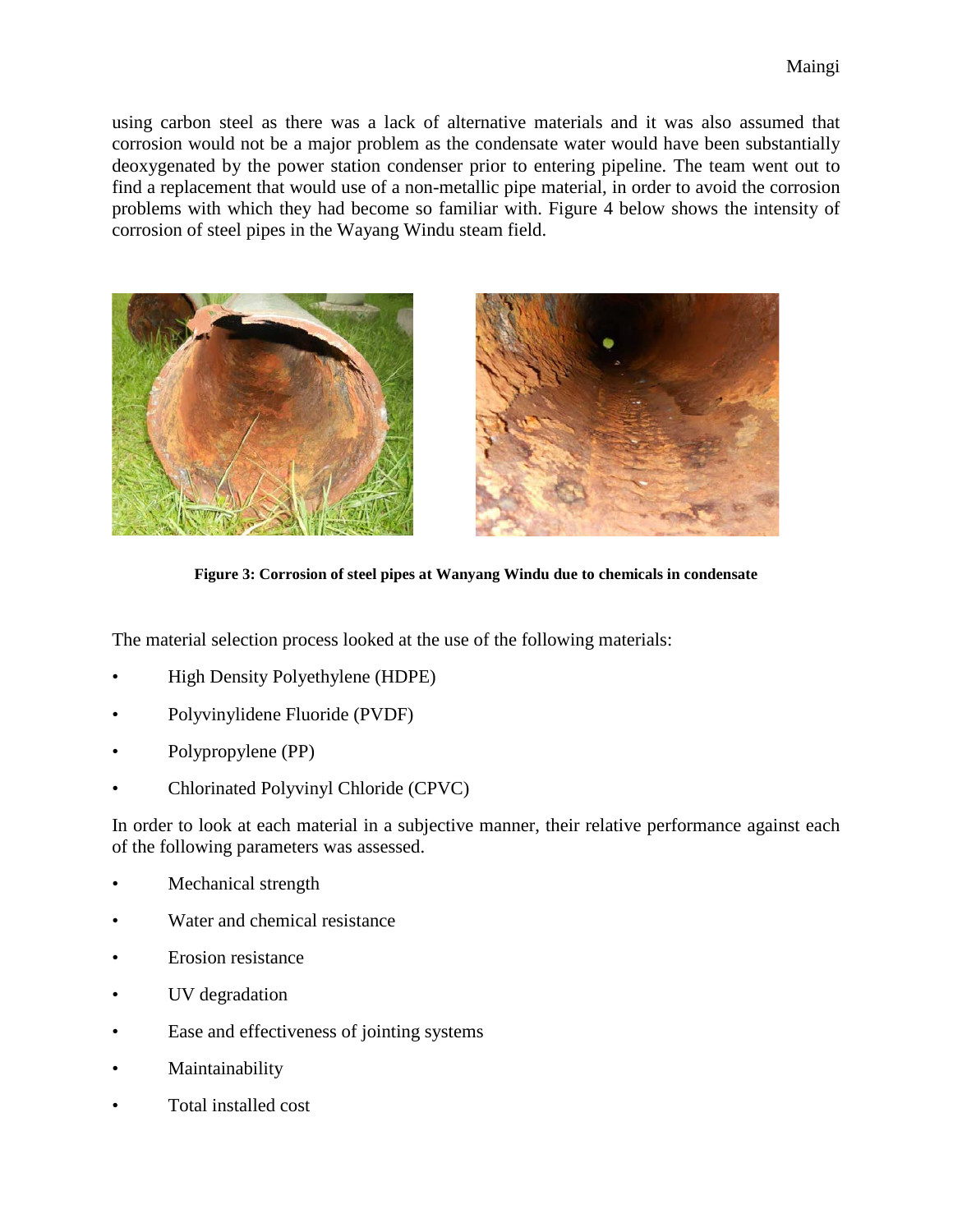The results from their study are as summarized in Table 1 below.

| Material                                      | <b>HDPE</b>                                                              | <b>PVDF</b>                                                              | PP                                                                       | <b>CPVC</b>                                                              |
|-----------------------------------------------|--------------------------------------------------------------------------|--------------------------------------------------------------------------|--------------------------------------------------------------------------|--------------------------------------------------------------------------|
| Parameter                                     |                                                                          |                                                                          |                                                                          |                                                                          |
| Mechanical strength                           | Okay for 12<br>bar pressure<br>and<br>temperatures<br>of $60^{\circ}$ C. | Okay for 12<br>bar pressure<br>and<br>temperatures<br>of $60^{\circ}$ C. | Okay for 12<br>bar pressure<br>and<br>temperatures<br>of $60^{\circ}$ C. | Okay for 12<br>bar pressure<br>and<br>temperatures<br>of $60^{\circ}$ C. |
| Water and chemical<br>resistance              | <b>Excellent</b> to<br>most<br>chemicals                                 | <b>Excellent</b> to<br>most<br>chemicals                                 | <b>Excellent</b> to<br>most<br>chemicals                                 | Limited<br>resistance to<br>Amines                                       |
| Erosion resistance                            | Good<br>resistance                                                       | Good<br>resistance                                                       | Good<br>resistance                                                       | Good<br>resistance                                                       |
| UV degradation                                | Excellent<br>because of<br>carbon black<br>content                       | Good                                                                     | Degradable                                                               | Degradable                                                               |
| Ease and effectiveness of<br>jointing systems | Easy and<br>strong (Butt<br>Fusion<br>welding)                           | Easy and<br>strong (Butt<br>Fusion<br>welding)                           | Easy and<br>strong (Butt<br>Fusion<br>welding)                           | Not easy (<br>Rubber rings<br>or cemented<br>joints)                     |
| Maintainability                               | Little<br>maintenance                                                    | Little<br>maintenance                                                    | Little<br>maintenance                                                    | Little<br>maintenance                                                    |
| Total installed cost                          | Least<br>installation<br>costs                                           | Very<br>expensive. 5<br>times the cost<br>of HDPE                        | Higher than<br><b>HDPE</b>                                               | Higher than<br><b>HDPE</b>                                               |

| Table 1: Comparison of PE materials to replace steel |  |  |
|------------------------------------------------------|--|--|
|------------------------------------------------------|--|--|

From the table above, the engineers chose PE100 (HDPE) as the best cost versus performance balance for that application and adopted it for the pipeline replacement project. The project was commissioned in July 2013 and has been operating without an incidence.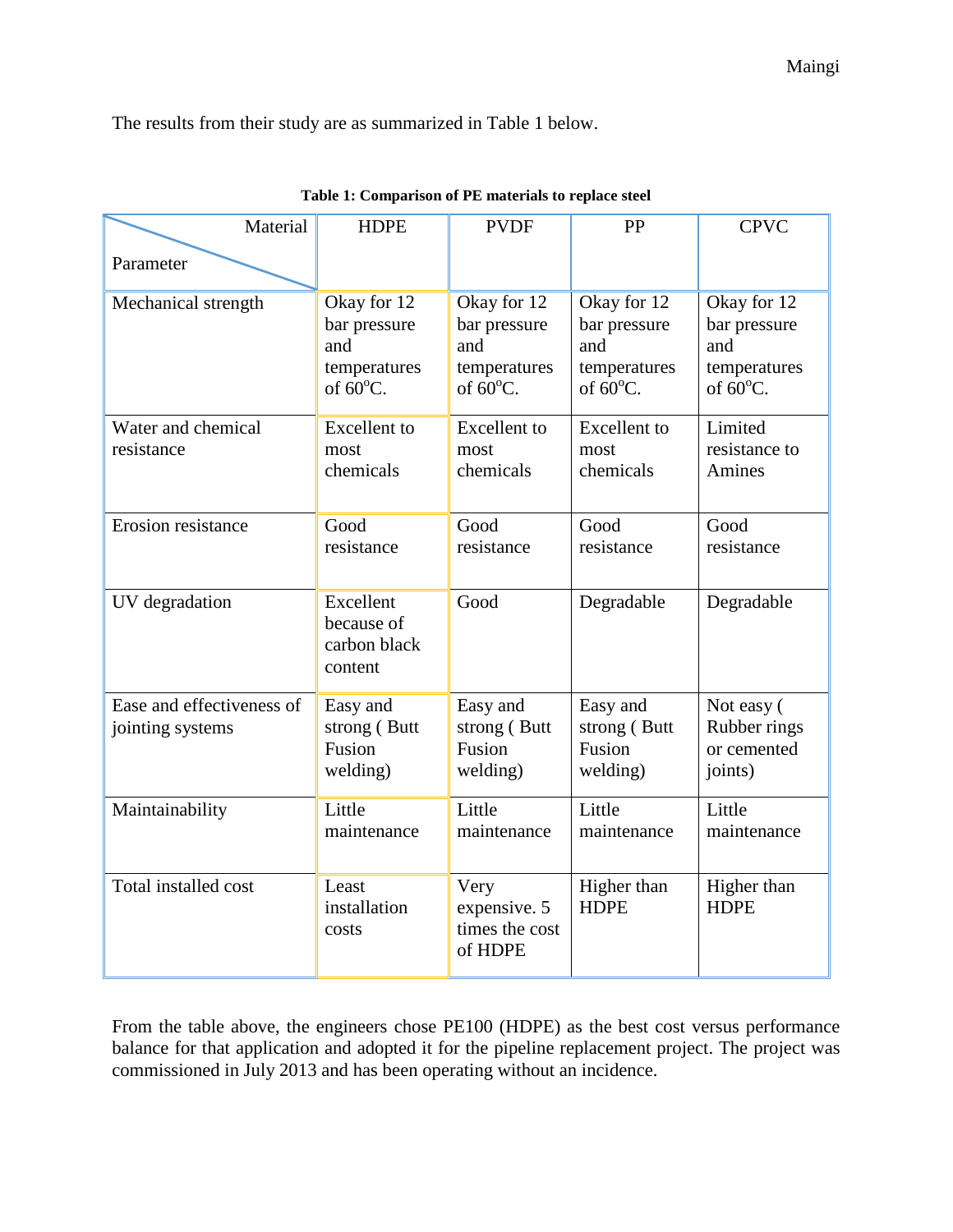In the Kenyan case, HDPE provides a more attractive solution for the following two main reasons.

1. Cost – HDPE is expected to be cheaper than carbon steel, for an equivalent internal diameter of pipe, and pressure rating for a particular use. In addition, currently there are no manufacturers of seamless carbon steel pipes in the country. This means the carbon steel pipes have to be imported before they can be used. Meanwhile, we have HDPE pipes manufacturers in Kenya. Formed pipes occupy more space than the raw material that would form them. Hence the freight cost of importing formed pipes increases the delivered prices of the pipes.

2. Delivery time – given that the process of procuring any of the pie types would follow the public procurement process, from history goods imported from overseas take not less than 365 more days to arrive than goods procured in Kenya. Given that there are manufacturers in Kenya doing HDPE pipes to ISO standards, then this become a better option for this case.

A simple worked out case of using 8", schedule 20 Victaulic pipes (202.4mm internal diameter) and using 225mm PN 12.5, PE100 HDPE pipes for a 1km line is shown in table 2 below. The cost is shown in Kshs per km of waterline laid in Olkaria.

### **Table 2: Cost of carbon Steel versus HDPE**

| Cost of Buying and laying ID 202mm Victaulic pipe | 7,776,729 |
|---------------------------------------------------|-----------|
| Cost of Buying and laying ID 192mm HDPE pipe      | 3,633,333 |

From the table above, this translates to 53.3% savings in the cost of waterline for equivalent pipe sizes.

In addition to initial installation costs, HDPE is expected to have lower life costs. This is because HDPE does not corrode, hence there will be no replacements in its life and also the lower pumping costs. From the Hazen Williams equation of water flow, velocity of water flow (and hence pumping cost) through different pipe materials is defined by the equation 1 as:

 $V = k \, C \, R^{0.63} S^{0.54}$  (1)

- Where *V* is the velocity
- *k* is a conversion factor for the unit system  $(k = 1.318$  for US customary units,  $k = 0.849$ for SI units)
- *C* is a roughness coefficient
- *R* is the [hydraulic radius](https://en.wikipedia.org/wiki/Hydraulic_radius)
- *S* is the slope of the energy line [\(head loss](https://en.wikipedia.org/wiki/Head_loss) per length of pipe or  $h_f(L)$ )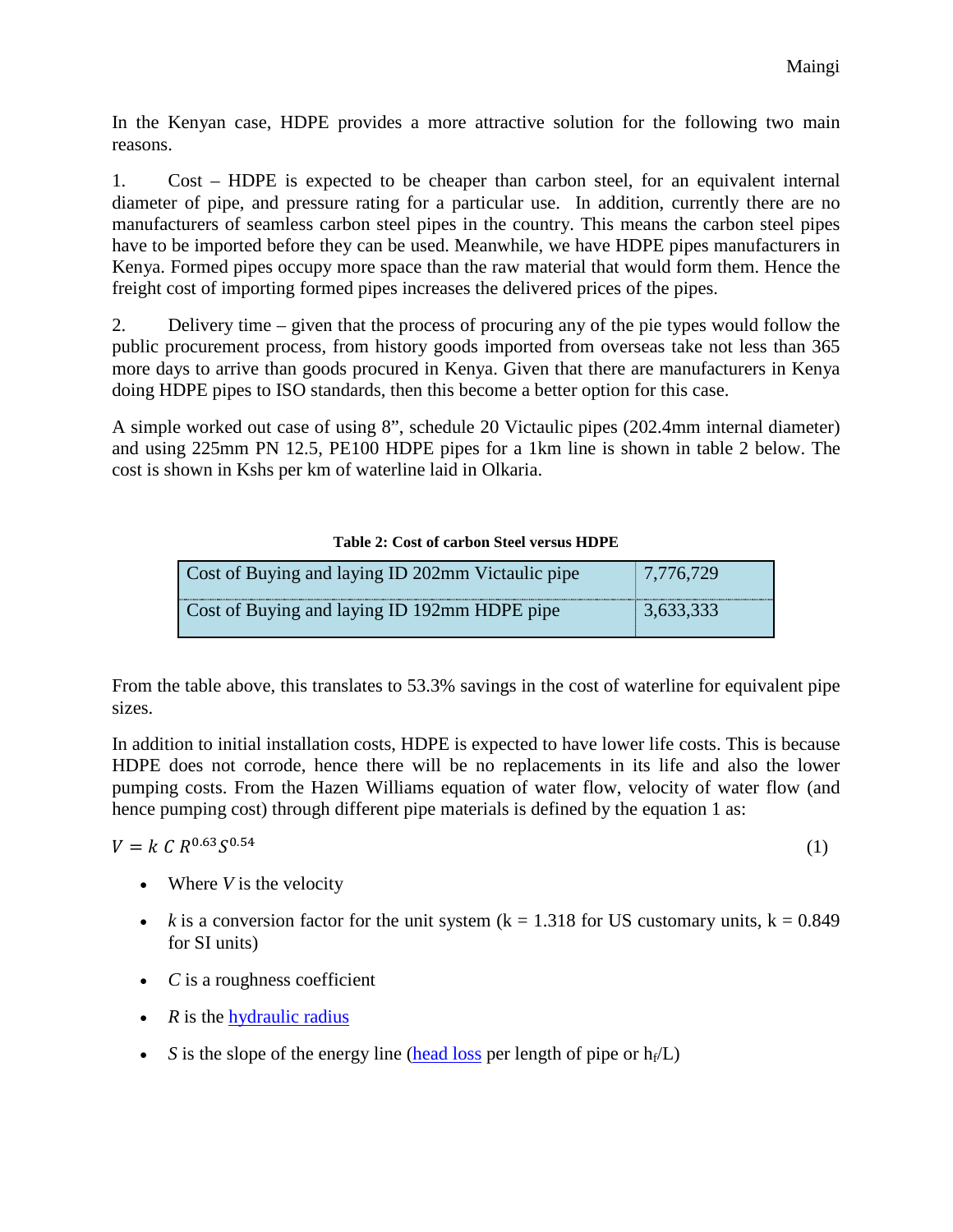The roughness coefficient C is material specific, and as defined above, directly determines the fluid velocity in different piping materials. From literature, the C values for carbon steel pipes and HDPE pipes are as in table 3 below:

| Age (years)       | <b>New</b> | 10  | 20  | 30  | 40                            | $>50$  |
|-------------------|------------|-----|-----|-----|-------------------------------|--------|
| Carbon pipes      | 130        | 10  | 95  | 83  | $\overline{\phantom{a}}$<br>ت | $<$ 60 |
| <b>HDPE</b> Pipes | 150        | .50 | 150 | 150 | 150                           | 150    |

**Table 3: Hazen Williams "C" coefficient for 2 materials with age**

From table 3 above, it is clear that HDPE starts off as a smooth pipe, hence less costs in pumping and maintains the same pumping cost. Carbon pipes deteriorate with age, with pumping factor due to pipe roughness doubling at ages above 40 years. Hence HDPE has an edge over carbon pipes during the total life cycle of an installation.

HDPE has also been used in other industries to replace steel. From a Grey Literature(The Dow Chemical Corporation, 2009) HDPE has been proved to be a superior replacement for Carbon Steel in safety-related piping systems for nuclear power plants in the U.S. The issue with carbon steel has been two fold, a safety concern and a significant operational cost. According to the Electric Power Research Institute (EPRI), the physical maintenance of degraded steel water pipe systems, combined with the operational costs of shutting a plant down during repairs, is already costing some nuclear utilities up to \$25 million per year (Stacey Burnett, 2009). The problem is particularly sensitive when the water pipe systems in question are safety-related, such as the Essential Service Water (ESW) systems that stand ready to cool a reactor when needed. In these systems, water-cooled secondary heat exchangers are used to maintain public safety and power generation continuity. AmerenUE, a subsidiary of Ameren Corporation, has pioneered the use of polyethylene (PE) as a new alternative to steel pipe ESW systems at its 1,200 megawatt Callaway Nuclear Power Plant. Polyethylene material does not corrode, rust, rot, pit, tuberculate or support biological growth, and it has an outstanding field performance record (for more than half a century) in water piping systems.

HDPE pipe was attractive to AmerenUE at Callaway for several reasons:

- 1. HDPE pipe is leak-free when produced and installed properly, even at joints, which can be as strong and leak-free as the pipe itself through use of the heat fusion joining technique.
- 2. HDPE is also corrosion and chemical resistant: it does not rust, rot, pit, corrode, tuberculate, or support biological growth.
- 3. It offers seismic resistance, in that it can safely accommodate repetitive pressure surges above its static pressure rating and is well-suited for seismic loading due to its natural flexibility.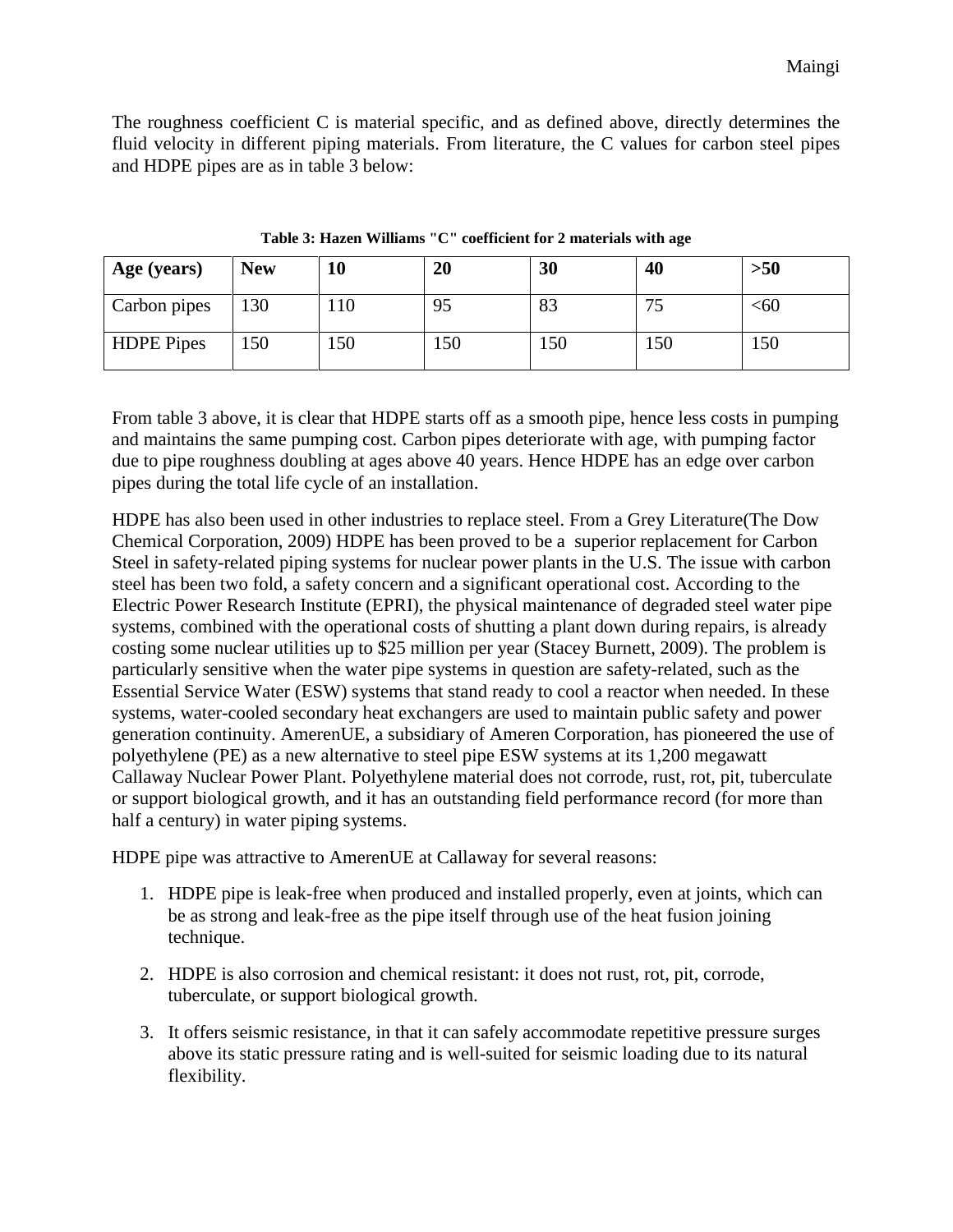4. HDPE is easier and more cost-efficient to install than carbon steel.

The superior chemical resistance of HDPE to corrosion as compared to steel makes it an attractive option for disposal of brine. HDPE has stood the safety test in nuclear power plants and it is easy for it to stand the tests in geothermal power plants.

### *2.2 Supply of Fresh Water to Permanent and Semi Permanent Installations*

There are various installations currently supplied with steel and ductile iron piping in the Olkaria Geothermal Field. Well head plants will be online for at least 7 years. They are currently supplied with 6" carbon steel pipes. With enough storage for fire-fighting systems, the requirement for water supply is a 2" pipe. The cost savings that will be realized per km is as summarized in Table 4 below:

| Table 4: Cost Comparison HDPE vs Carbon Steel Pipe Fresh Water Supply |  |  |  |  |  |  |  |
|-----------------------------------------------------------------------|--|--|--|--|--|--|--|
|-----------------------------------------------------------------------|--|--|--|--|--|--|--|

| Cost currently installed 6" Victaulic pipes | 4,306,190 |
|---------------------------------------------|-----------|
| Cost of Buying and laying 63mm HDPE pipe    | 467,399   |
| Cost savings per km                         | 3,838,791 |

The Local Community in Olkaria that was resettled by KenGen is supplied with fresh water from the tanks at 900 series tanks. The map illustrated in figure 5 below shows the water supply network. The pipeline crosses some drifts, and during rainy seasons, due to rigidity of the galvanized iron pipes, the pipes are washed out. This leaves the community derived off water for some time, which leads to KenGen incurring costs due to constant repairs and supplying of water to the communities using water tankers. HDPE pipes can be supplied in lengths of 100M, and the waterline installed, such that there is no coupling inside or near the drifts. Due to flexibility of the HDPE pipes, it is expected to be more resistant to washouts caused by flash floods.

#### *2.3 Drainage Casings in Drilling Sites*

For a rig to be able to drill, a cellar is constructed where the top of the hole, as well as the host of the well head equipment is placed. During drilling, some of the drilling returns, together with water collecting on top of the well head drains into the cellar and flows into the pond through a drainage casing. The usual practice has been to use 20" steel casings for the drainage. There being no elevated temperatures in the returns, and the sole purpose of the casing being a conduit path for the fluids. The major consideration therefore becomes mechanical strength. A case for cheaper and easier to install HDPE pipe is discussed here.

Buried pipes experience loads from different sources. The following are the main forces expected to affect a buried pipe as shown in figure 6 below.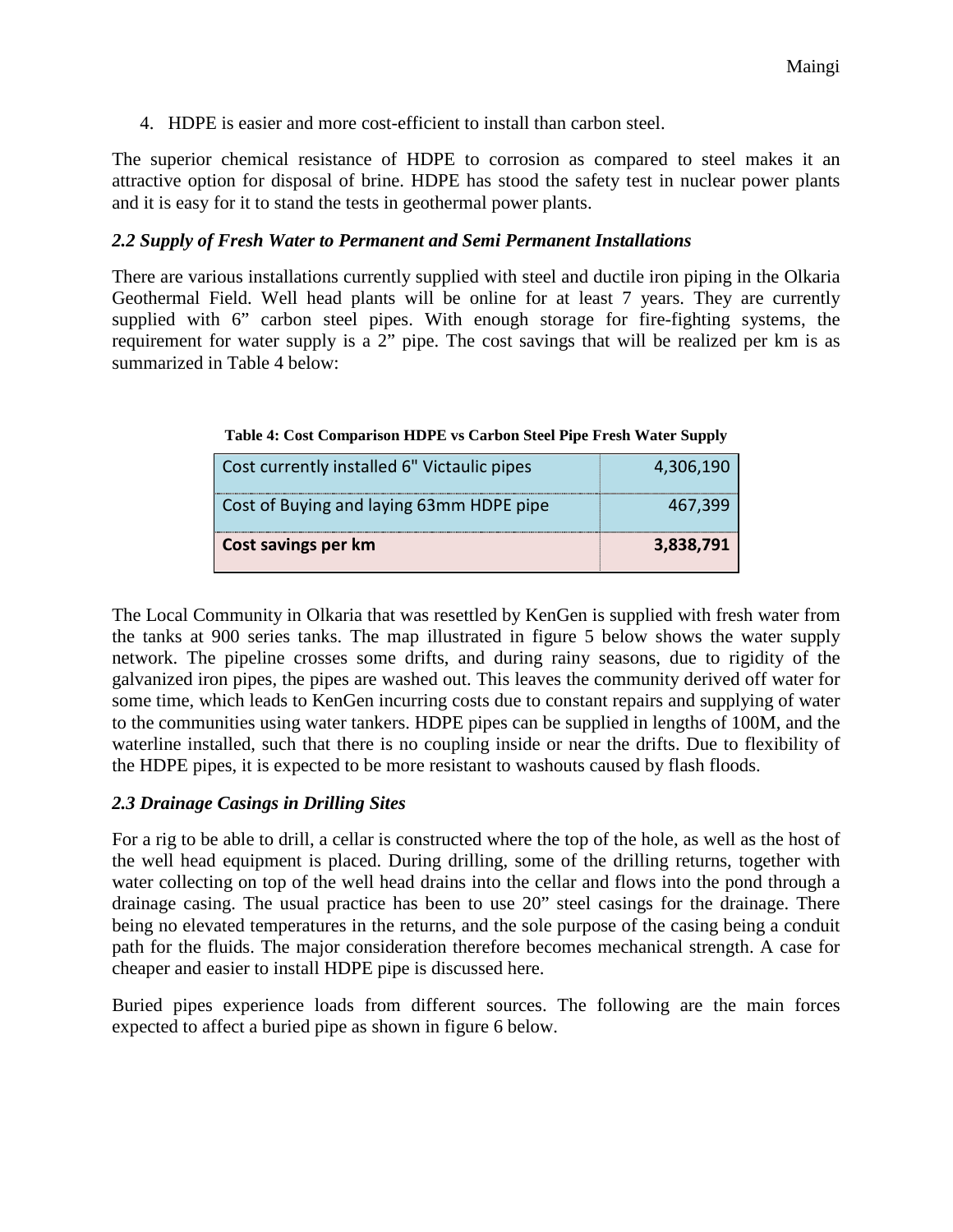

**Figure 4: Map showing 900 series tanks and the water supply at RAP village**



**Figure 5: Illustration of a buried pipe with critical dimensions**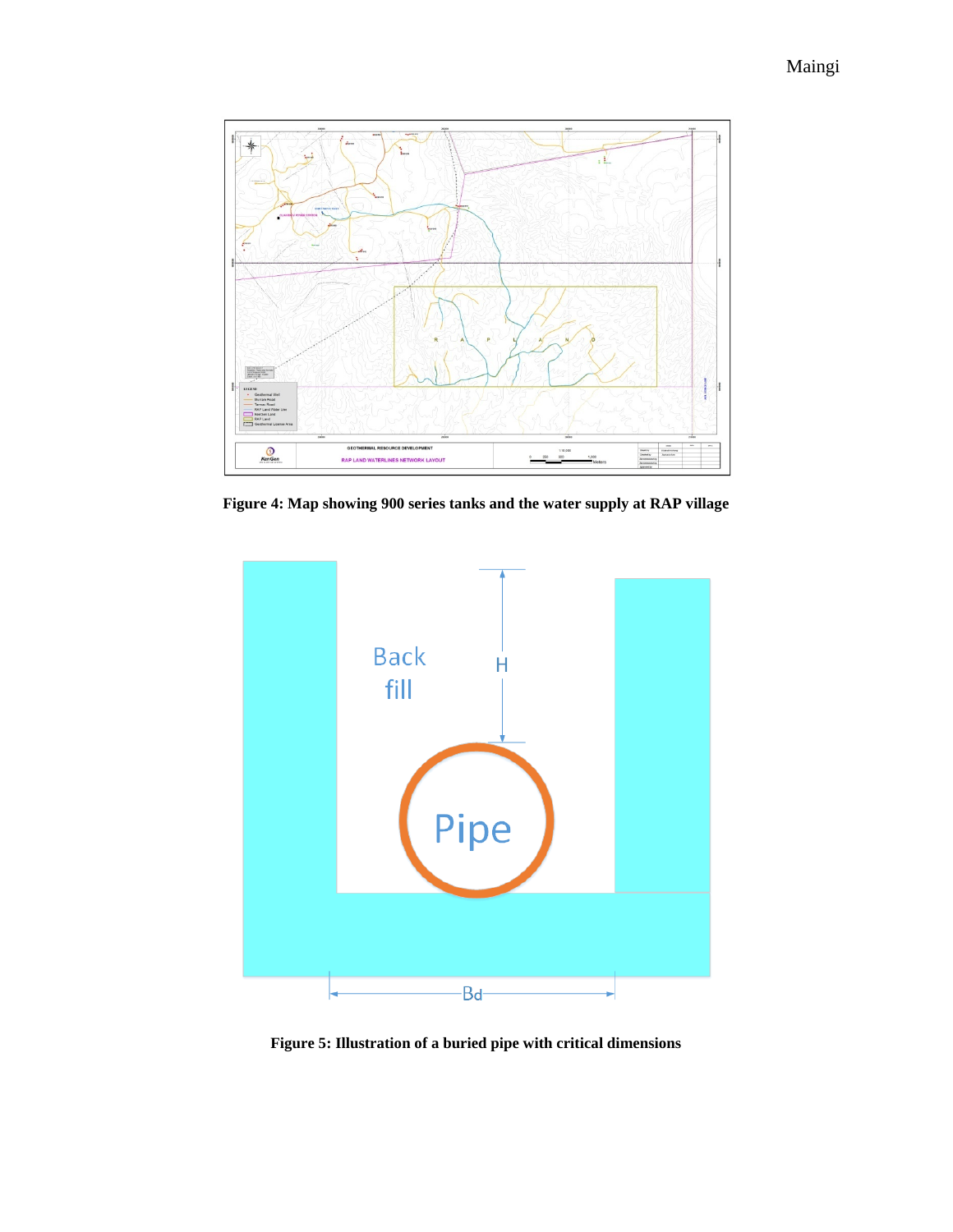#### **1. Loads Due to Backfill**

Backfill loads on a pipe depend on:

- Trench width
- Depth of excavation
- Unit weight of the fill material
- Frictional characteristics of the backfill

Due to the origin of the formulas in use, imperial units have been adopted for calculations. Here, we will take a case example using a 16" diameter HDPE pipe. The case to consider will be that of a Standard Installation – Trench or Embankment as explained in (Plastic Pipes Institute) and The Modified Iowa Formula will be used.

The formula for calculating prism load or geostatic stress is as shown in equation 2.

$$
P_E = wH \tag{2}
$$

where  $P_E$  is vertical soil pressure due to earth load in psf (lb/ft<sup>2</sup>), *w* unit weight of soil in pcf  $(lb/ft^3)$ 

and *H* is the depth of cover in ft.

 $P_E = 120 * 3.58 = 429.6$  *lb*/ft<sup>2</sup>

### **2. Live Loads on the site**

During a rig move, the heaviest equipment that crosses the cellar drainage is a 50 ton crane. This is used in placement and arrangement of the equipment around the rig.

From calculations as attached in Appendix 1, the total Live Load 220 lb/ft<sup>2</sup>.

#### **3. Superficial / Surcharge Loads on buried pipe**

These are loads produced by structures that are built on top of the trench or that cross the trench.

In the rig arrangement, the heaviest structure that lies above the drainage casing is a mud tank. When full of viscous mud (density of  $1800 \text{kg/m}^3$ ), the total weight is about 125 tons (275,578 lb). The dimensions of the mud tank are  $12.5m \times 2.5m \times 3m$  (L x W x H). The area of the load is  $31.25 \text{m}^2$  (336.37 ft<sup>2</sup>). This gives a load distribution of 819.3 lb/ft<sup>2</sup>.

From Appendix 2 and the dimensions above, the maximum portion of the load reaching the pipe is 0.172. From equation 3 below, we get the vertical soil pressure due to surcharge as.

$$
P_S = 4I_V W_S \tag{3}
$$

$$
P_{\rm S} = 4 * 0.172 * 819 = 563.7 \text{ lb/ft}^2
$$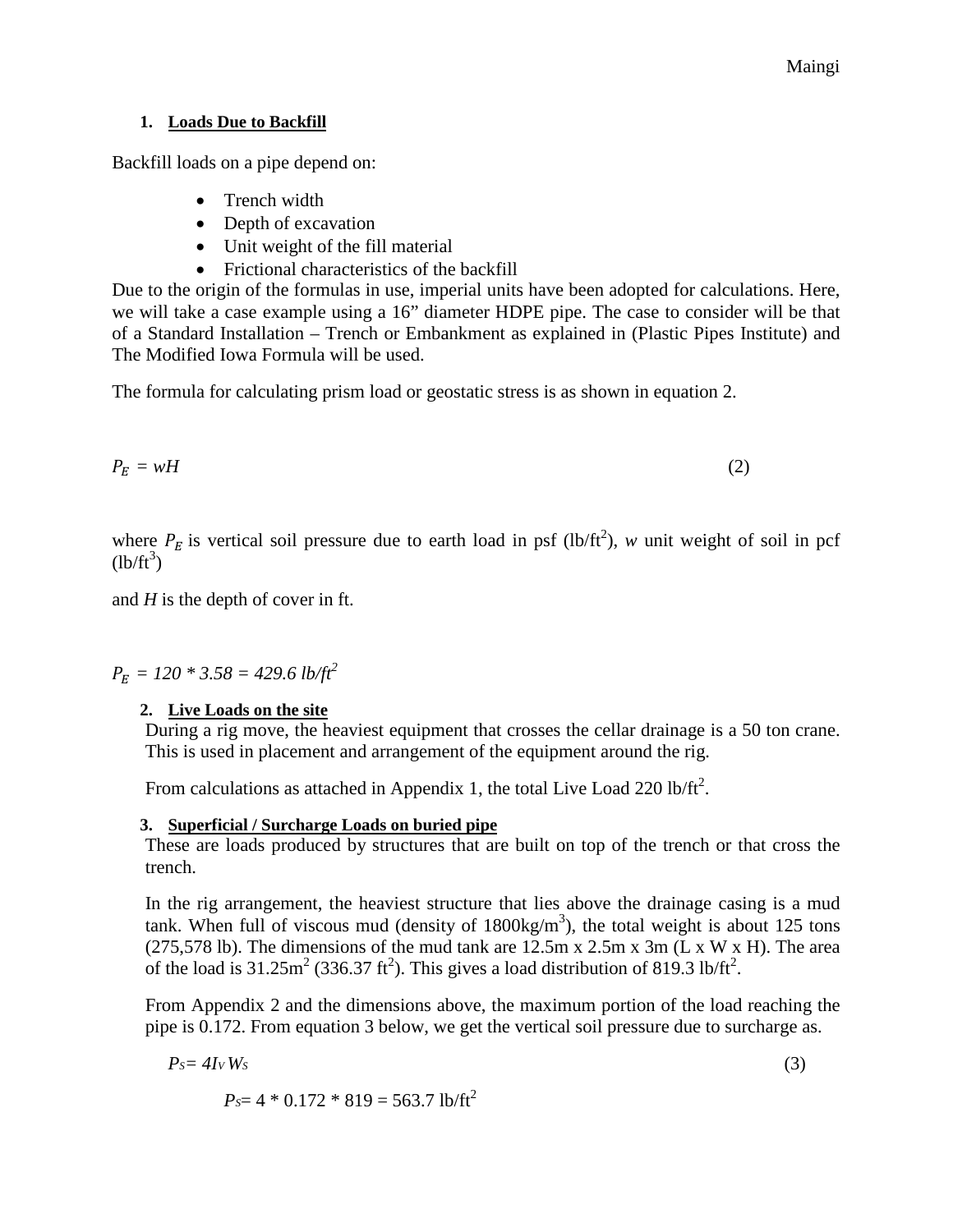From Spangler's Modified Iowa Formula for use with solid wall PE pipe (equation 4 below), we are able to get deflection on the pipe due to the 3 loads calculated above.

$$
\frac{\Delta X}{D_M} = \frac{1}{144} \left( \frac{K_{BED} L_{DL} P_E + K_{BED} P_L}{\frac{2E}{3} \left( \frac{I}{DR - I} \right)^3 + 0.061 F_S E'} \right)
$$
(4)

 $\Delta X$  = Horizontal deflection, in

 $K<sub>BED</sub> = Bedding factor, typically 0.1$ 

 $L_{DL}$  = Deflection lag factor

 $P<sub>E</sub>$  = Vertical soil pressure due to earth load, psf

 $P_L$  = Vertical soil pressure due to live load, psf

 $E =$  Apparent modulus of elasticity of pipe material, lb/in2

E' =Modulus of Soil reaction, psi

 $F_S =$  Soil Support Factor

 $R_{SC}$  = Ring Stiffness Constant, lb/ft

 $D_R =$  Dimension Ratio, OD/t

 $D_M$  = Mean diameter (DI+2z or DO-t), in

 $z =$ Centroid of wall section, in

 $t =$ Minimum wall thickness, in

 $D<sub>I</sub>$  = pipe inside diameter, in

 $D<sub>O</sub>$  = pipe outside diameter, in

Calculations for a 16" PN6, DR26 PE100 HDPE pipe passes the deflection test (less than 5%). Results have been calculated from an online tool at<http://www.hdpipecalc.com/>

Appendix 1 shows screenshots of the results.

Hence from the calculations above, the pipe can be used as a cellar drainage casing.

Potential savings from changing from steel to HDPE are as in table 5 below.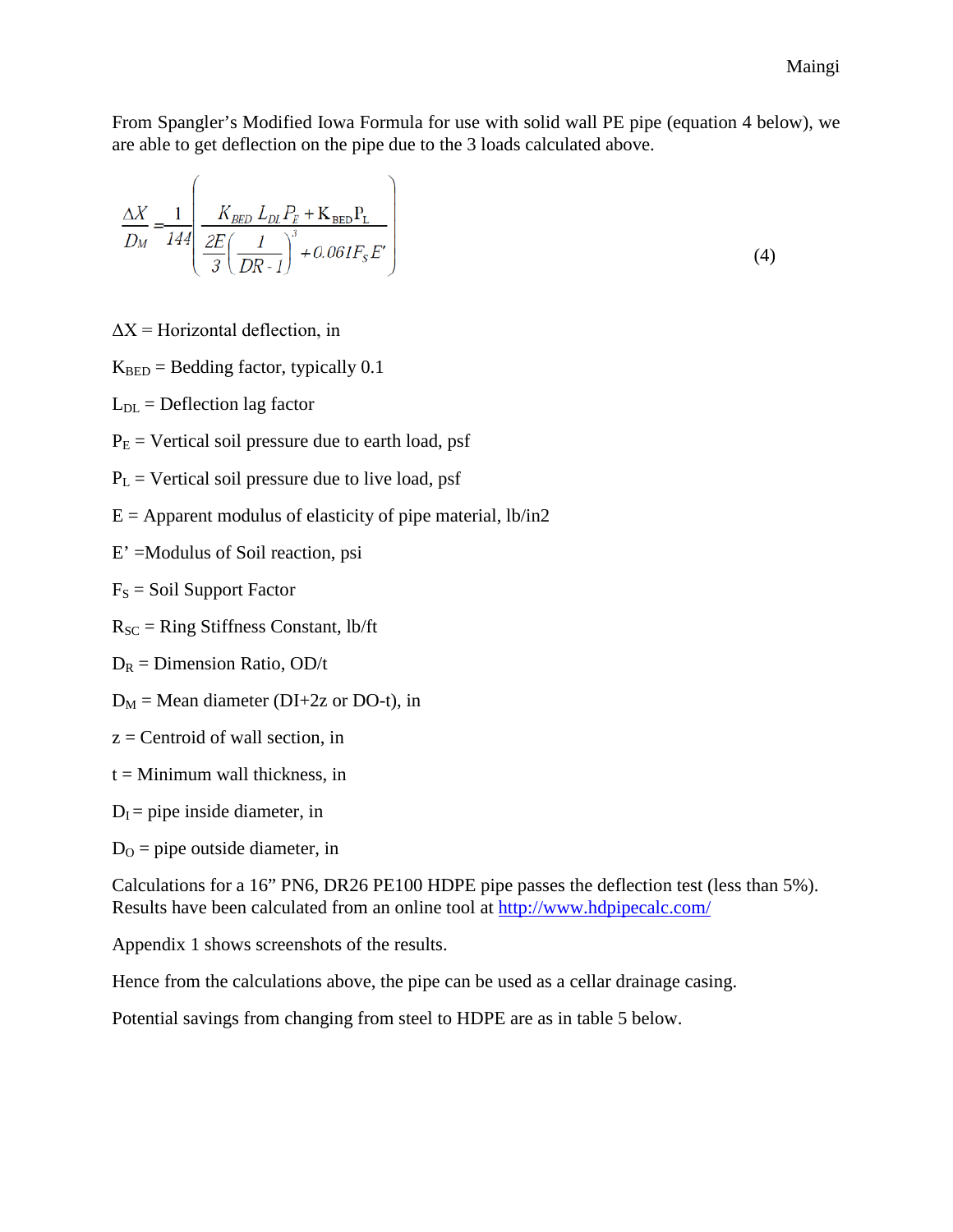| Cost of 20" steel casing per meter   | 11,610 |
|--------------------------------------|--------|
| Cost of 16" PE100 PN6 pipe per meter | 7.102  |
| Cost Savings per M                   | 4.508  |

**Table 5: Savings while changing from Steel to HDPE in cellar drainage**

### **3. Findings and Recommendation**

From the above discussion, the following findings were made and the recommendations alongside them.

- i. Flashed brine from well head generating has a lower pressure and temperature. This means that as the brine cools, the solids dissolved in the solution deposits. Carbon steel is not a suitable material for handling this fluid with increased chemical concentration. To avoid corrosion, deposition, hardening of rubber gaskets, it is recommended that all brine should be re-injected using HDPE pipes.
- ii. In addition to the corrosion resistance of the HDPE as a material, the price per unit length for a given pressure range is lower than that of carbon steel. Hence HDPE being a cheaper option than carbon steel is recommended for all brine disposal uses.
- iii. Due to the terrain and nature of the field, HDPE pipes are recommended for fresh water supply to the villages in the GOVC. This gives the pipeline the flexibility that it requires during flash flooding in the field. Rigid metal pipes are bound to be washed away from time to time, and the interruption in water supply plus repair costs are expensive to KenGen.
- iv. The replacement of carbon casing in a cellar drainage should be investigated by KenGen. The cost advantage, and the availability of the HDPE pipes locally due to having manufacturers in Kenya means that the company can procure what is needed instead of stocking casings for a large number of wells.

# **REFERENCES**

- Andrew Wedgner, G. G. (2015). The use of PE100 polyethylene to minimise condensate pipeline corrosion at the Star Energy Wayang Windu geothermal power plant. *Proceedings Indonesia International Geothermal Convention & Exhibition 2015.* Jakarta Convention Center, Indonesia – August 19th – 21st, 2015.
- Plastic Pipes Institute. (n.d.). *Publications PE Handbook 2nd Edition.* Retrieved October 12, 2015, from Plastic Pipe Institute: http://plasticpipe.org/publications/pe-handbook.html
- Ronoh Kibet, R. B. (2012). KenGen's Wellhead Technology & Business Insight. *KenGen's G2G Technical Seminar.* Nairobi: KenGen.
- Stacey Burnett, B. C. (2009). *EPRI 2009 Portfolio, Balance of Plant Corrosion.* California: Electric Power Research insitute.
- The Dow Chemical Corporation. (2009). *CONTINUUM™ Bimodal HDPE Performance Report.* Michigan: The Dow Chemical Company.